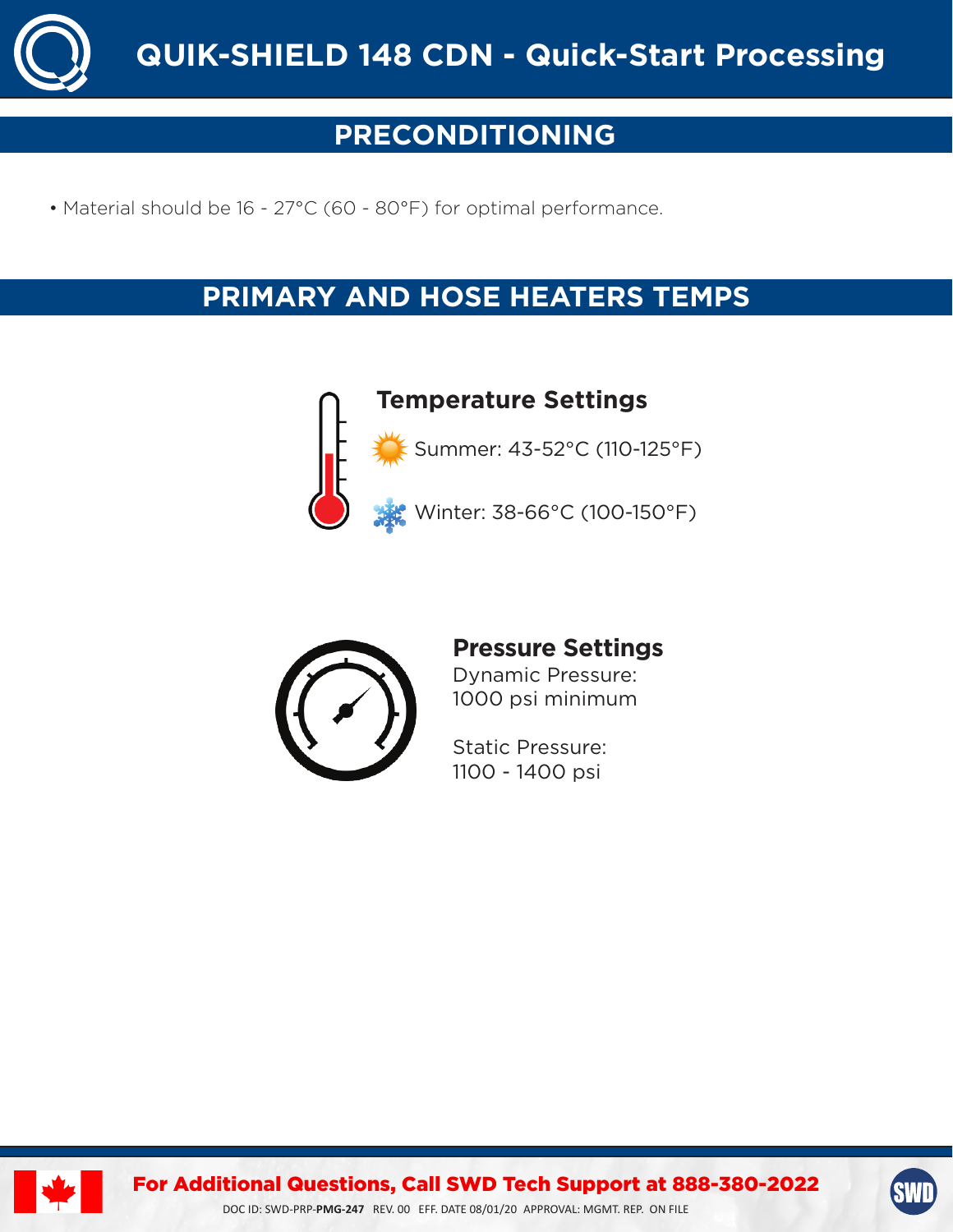

Dialing-in the foam at each jobsite is important in order to maximize expansion and optimize yield on QUIK-SHIELD 148 CDN. Not only does it improve yield, but dialing-in also improves the quality of the foam, making the job more profitable with fewer issues.

## USE WINTER TEMPERATURES WHEN TEMPERATURES ARE BELOW 0°C (32°F)

As per SWD's recommendations, do the following:

1. Determine temperature settings starting point.

| Substrate Temp                                    | Set Equipment Temp                   | <b>Temperature Settings:</b>      |
|---------------------------------------------------|--------------------------------------|-----------------------------------|
| $-21$ to $-12^{\circ}$ C ( $-5$ -10 $^{\circ}$ F) | +66 $^{\circ}$ C (+150 $^{\circ}$ F) |                                   |
| $-12 - 10^{\circ}$ C (10-50 $^{\circ}$ F)         | 49-54°C (120-130°F)                  | $52^{\circ}$ C (125 $^{\circ}$ F) |
| 4-10°C (40-50°F)                                  | 54°C (130°F)                         |                                   |
| 10-46°C (50-115°F)                                | 49°C (120°F)                         | <b>Standard Starting point</b>    |
| $>46^{\circ}$ C (115°F)                           | 46 $^{\circ}$ C (115 $^{\circ}$ F)   |                                   |

- 2. Test spray on cardboard to make sure you are making good foam.
- 3. Start spraying on the jobsite.
- 4. After spraying approximately six cavities, check expansion time of foam. Adjust equipment temperature settings until rise time is dialed-in. Rise time is defined to be from the time you release the trigger to the time the foam is fully expanded.

| Foam Rise<br>Time | Status                                  |
|-------------------|-----------------------------------------|
| $<$ 3 sec.        | Foam too hot-turn down<br>temp settings |
| $3-4$ sec         | Temp dialed-In Properly                 |
| >4 sec            | Foam too cold-turn up<br>temp settings  |



5. Dialing in Pressure—start at 1200 psi. Optimal pressure settings for maximum output of product will likely be 1100-1400 psi. Higher pressure will typically lead to greater performance and fewer issues.

Pressure Settings:

**1200 psi** Starting point for new QS148 CDN sprayers Optimal Pressure Settings:







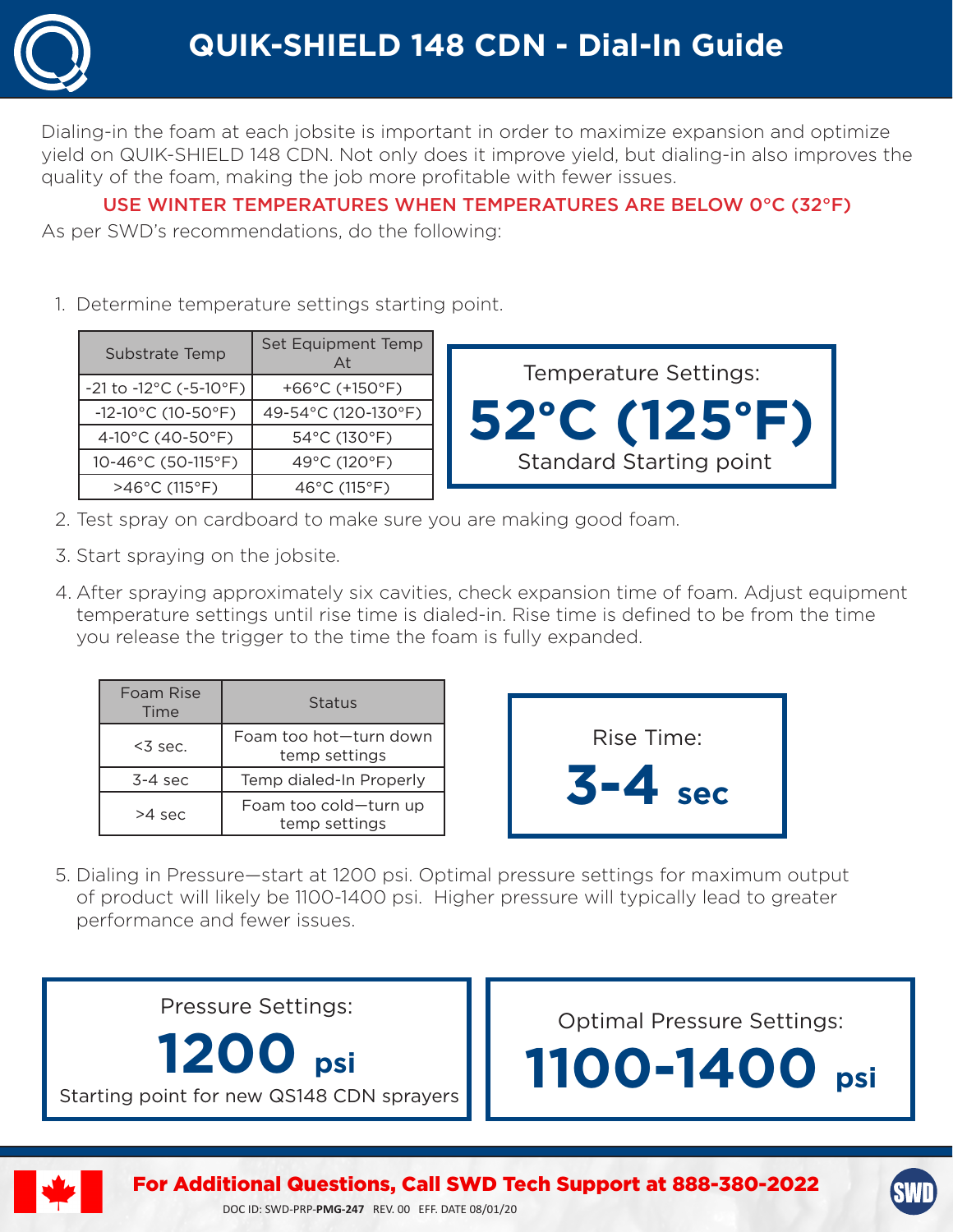

If you are changing to QUIK-SHIELD 148 CDN foam from closed-cell foam or from a competitor's foam, you must not allow the first product to contaminate the QUIK-SHIELD 148 CDN resin drum.

#### **CHANGING TO QUIK-SHIELD 148 CDN**

As per SWD's recommendations, do the following:

- 1. Turn the hose heat and primary heaters off.
- 2. Make sure the return lines, drum pump, and pump housing are completely free of the previous resin.
- 3. Place drum pump into the QUIK-SHIELD 148 CDN resin drum.
- 4. If you have a pressure relief line, pump the contents to the previous drum or into a waste container with the transfer pumps.
- 5. Connect the pressure relief to the new drum.
- 6. If switching from a similar product, it's best to spray it out.
- 7. If you want to purge the material rather than spray it out, remove the gun from the hose manifold and pump the hose contents into the previous drum until you see a color change. Some liquid in the line may remain as a mixture of the two resins. Run this mixture into a container or spray out as foam for disposal.
- 8. Spray a test out onto a sheet of cardboard or wood, and watch for good foam.



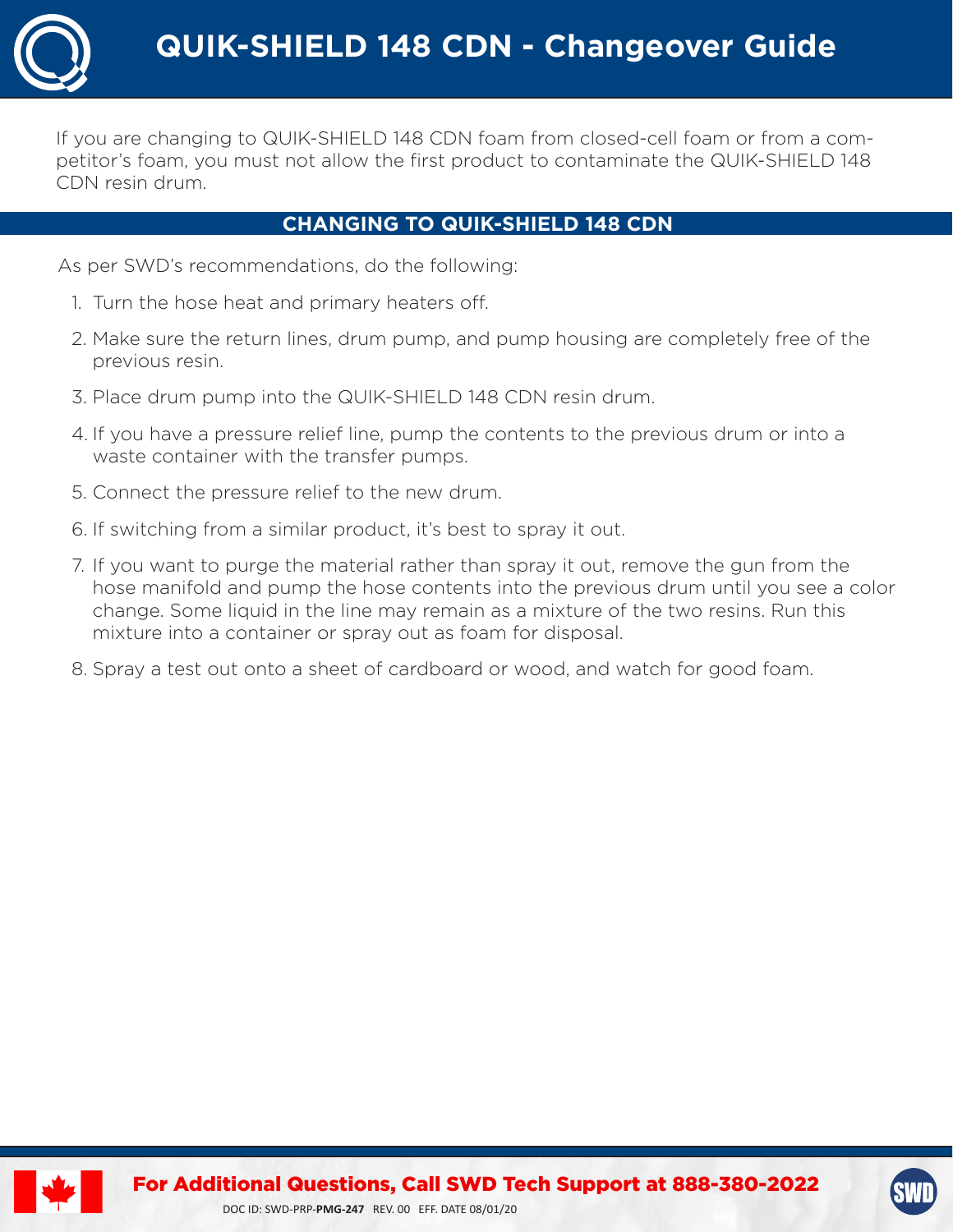**QUIK-SHIELD 148 CDN - Seasonal Processing Guide**

Techniques for optimal QUIK-SHIELD 148 CDN closed-cell foam differs from summer to winter applications. Adherence to these specific techniques will help maximize both the physical and thermal properties of the foam.





Winter: Temperatures at -21-21°C (-5-70°F) Summer: Temperature at 21-49°C (70-120°F)

## STORAGE

Storage temperatures should be 4-38°C (40-100°F) in the summer, and 10-27C (50-80F) in the winter. Store out of direct sunlight, in a cool dry place, and avoid freezing. Caution: If the drum temperature is 27°C (80°F) or higher, use caution when opening the drum! The contents will be under pressure.

#### PRECONDITIONING

A & B liquid components need to be preconditioned in the drums to 16-27°C (60- 80°F).



If the core temperature of the material is already greater than 21°C (70°F), no conditioning is necessary.

### DO NOT RECIRCULATE

#### TEMPERATURE & PRESSURE SETTINGS



Hose Heaters 38-66°C (100-150°F) Primary Heaters (A&B) 38-66°C (100-150°F) Dynamic Pressure (A&B) 1000 psi minimum Static Pressure (A&B) 1100-1400 psi



Hose Heaters 43-52°C (110-125°F) Primary Heaters (A&B) 43-52°C (110-125°F) Dynamic Pressure (A&B) 1000 psi minimum Static Pressure (A&B) 1100-1400 psi

\*These settings may vary according to specific jobsite conditions and should be maintained to the spray gun by heated hoses. These are recommendations only, individual variations may be needed.

## APPLICATION TIPS

- When switching products, flush all hoses with QUIK-SHIELD 148 CDN prior to spraying. Contamination from other products may cause foam quality issues.
- Always hold spray gun perpendicular to the surface being sprayed. Spraying at an angle can cause a lack of adhesion to the substrate and an irregular surface of the foam.
- The ideal distance is approximately 18-24". Chamber and pressure affect setting requirements.
- Avoid spraying onto rising foam because this can cause displacement of the rising foam, which can lead to excessive dripping.
- Ensure spray equipment is always maintained in proper operating condition with a regular maintenance program.



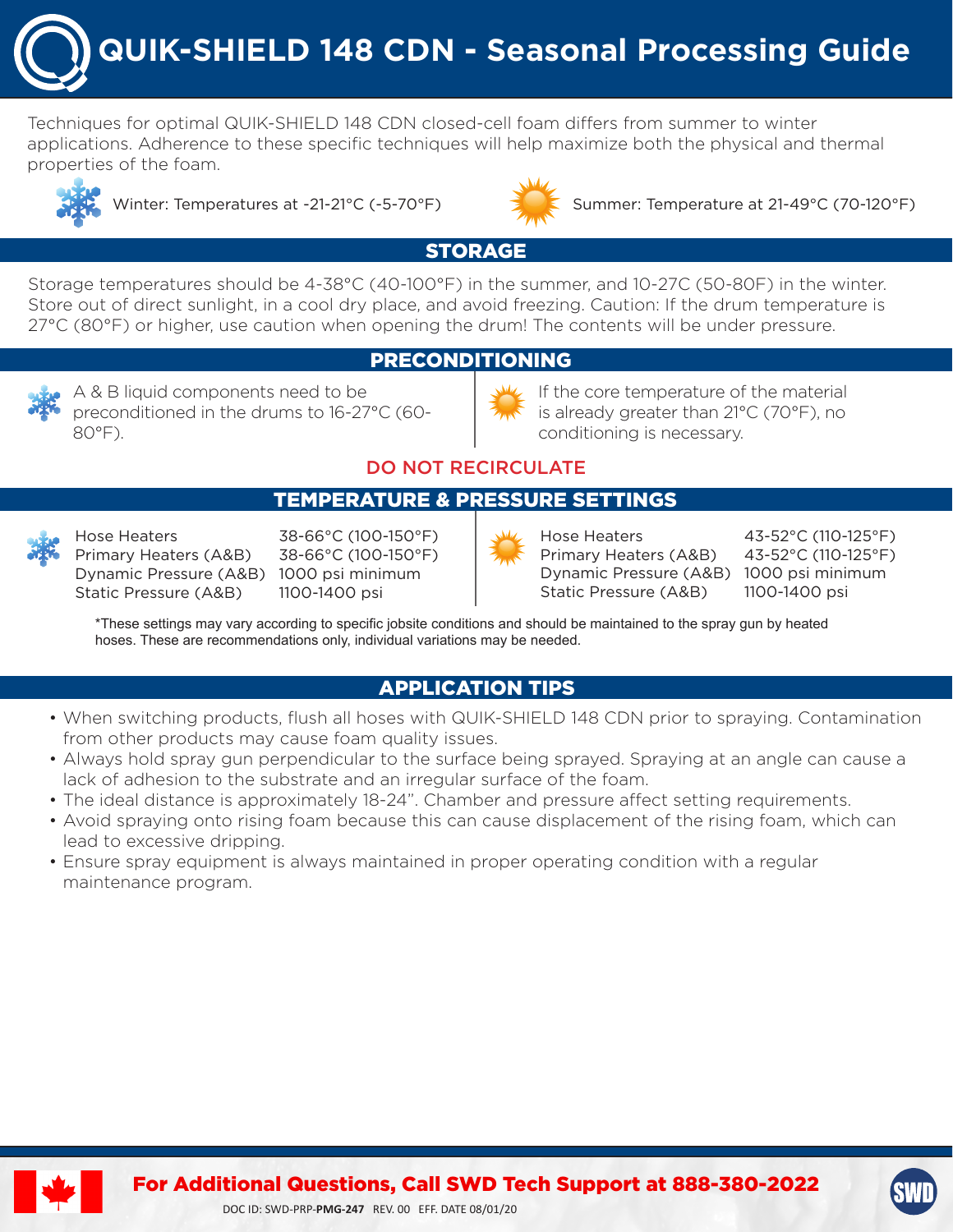

# **QUIK-SHIELD 148 CDN - Troubleshooting Guide**

| <b>Appearance Issues</b>                                                                    | <b>Probable Causes</b>                                                                                                                                 | <b>Recommended Solutions</b>                                                                                                                                                                                                                                                                                                                                                                                                                                                                                                                                                                                                                                                                                                                                                                                                                                                                                                                                                                                                                                                                   |
|---------------------------------------------------------------------------------------------|--------------------------------------------------------------------------------------------------------------------------------------------------------|------------------------------------------------------------------------------------------------------------------------------------------------------------------------------------------------------------------------------------------------------------------------------------------------------------------------------------------------------------------------------------------------------------------------------------------------------------------------------------------------------------------------------------------------------------------------------------------------------------------------------------------------------------------------------------------------------------------------------------------------------------------------------------------------------------------------------------------------------------------------------------------------------------------------------------------------------------------------------------------------------------------------------------------------------------------------------------------------|
| Slow rise and/or runny<br>foam                                                              | Cold material (lack of heat),<br>cold substrate                                                                                                        | 1. Increase heat (primary and hose).<br>2. Pre-warm substrate or area of installation if possible. If<br>not, flashing technique can be used.<br>3. Ensure material in drums is within its processing<br>temperature range.                                                                                                                                                                                                                                                                                                                                                                                                                                                                                                                                                                                                                                                                                                                                                                                                                                                                    |
| Finished foam not<br>smooth or being blown<br>off                                           | Spraying too close, spray<br>gun motion too slow, spray<br>pressures set too high                                                                      | 1. Ensure proper distance and pressure as determined by<br>mix chamber size.<br>2. Keep spray gun motion and amount of overlap<br>consistent throughout. Maintain sufficient speed of<br>application for pressure and mix chamber size.                                                                                                                                                                                                                                                                                                                                                                                                                                                                                                                                                                                                                                                                                                                                                                                                                                                        |
| Excessive overspray                                                                         | High wind, spray area not<br>sealed off, spraying too<br>far from substrate, spray<br>pressure set too high                                            | 1. Protect areas not to be foamed with poly and be aware<br>of surroundings and wind conditions.<br>2. Ensure proper distance as determined by pressure and<br>mix chamber size.                                                                                                                                                                                                                                                                                                                                                                                                                                                                                                                                                                                                                                                                                                                                                                                                                                                                                                               |
| Foam is a lighter color,<br>is soft & spongy & tacky,<br>foam is shrinking                  | Blockage on Iso side at<br>gun, lack of material being<br>supplied on Iso side                                                                         | 1. Check and clean in-line filters at proportioner and spray<br>gun. Replace screens if 20% or more clogged.<br>2. Check for empty or cold drum.<br>3. Check for blocked side-seal or impingement port.<br>4. Check ball valves and air supply to transfer pumps, then<br>ball valves and seals on proportioner.                                                                                                                                                                                                                                                                                                                                                                                                                                                                                                                                                                                                                                                                                                                                                                               |
| Foam is a darker brown<br>color, is brittle & chalky,<br>foam is shrinking                  | Blockage on Resin side at<br>gun, lack of material being<br>supplied on Resin side                                                                     | 1. Check and clean in-line filters at proportioner and spray<br>gun. Replace screens if 20% or more clogged.<br>2. Check for empty or cold drum.<br>3. Check for blocked side-seal or impingement port.<br>4. Check ball valves and air supply to transfer pumps, then<br>ball valves and seals on proportioner.                                                                                                                                                                                                                                                                                                                                                                                                                                                                                                                                                                                                                                                                                                                                                                               |
| <b>Other Issues</b>                                                                         | <b>Probable Causes</b>                                                                                                                                 | <b>Recommended Solutions</b>                                                                                                                                                                                                                                                                                                                                                                                                                                                                                                                                                                                                                                                                                                                                                                                                                                                                                                                                                                                                                                                                   |
| Foam falls off substrate<br>or is easily removed<br>within a few hours after<br>application | Cold substrate, cold<br>material (lack of heat),<br>improperly prepared<br>substrate                                                                   | Increase heat (primary and hose).<br>1.<br>2.<br>Pre-warm substrate or area of installation if possible. If<br>not, flashing technique can be used.<br>3.<br>Ensure material in drums is within its processing<br>temperature range.                                                                                                                                                                                                                                                                                                                                                                                                                                                                                                                                                                                                                                                                                                                                                                                                                                                           |
| Lower Yield than<br>Expected                                                                | Cold material (lack of heat),<br>cold substrate, excessive<br>overspray, thin passes,<br>excessive touch- ups,<br>off-ratio foam, degraded<br>material | 1.<br>Increase heat (primary and hose).<br>Pre-warm substrate or area of installation if possible. If not,<br>2.<br>flashing technique can be used.<br>3.<br>Ensure proper distance and pressure as determined by mix<br>chamber size.<br>Keep spray gun motion and amount of overlap consistent<br>4.<br>throughout. Maintain sufficient speed of application for<br>pressure and mix chamber size.<br>Protect areas not to be foamed with poly and be aware of<br>5.<br>surroundings.<br>6.<br>Check and clean in-line filters at proportioner and spray gun.<br>Replace screens if 20% or more clogged.<br>Check for empty or cold drum.<br>7.<br>Check for blocked side-seal or impingement port.<br>8.<br>Check ball valves and air supply to transfer pumps, then ball<br>9.<br>valves and seals on proportioner.<br>10. As per CAN/ULC S-705.2, you should not exceed a 50mm<br>(2") lift per pass. Up to three 50mm (2") lifts can be applied<br>at a time without having to wait for the foam to cool.<br>11. Ensure material in drums is within its processing temperature<br>range. |